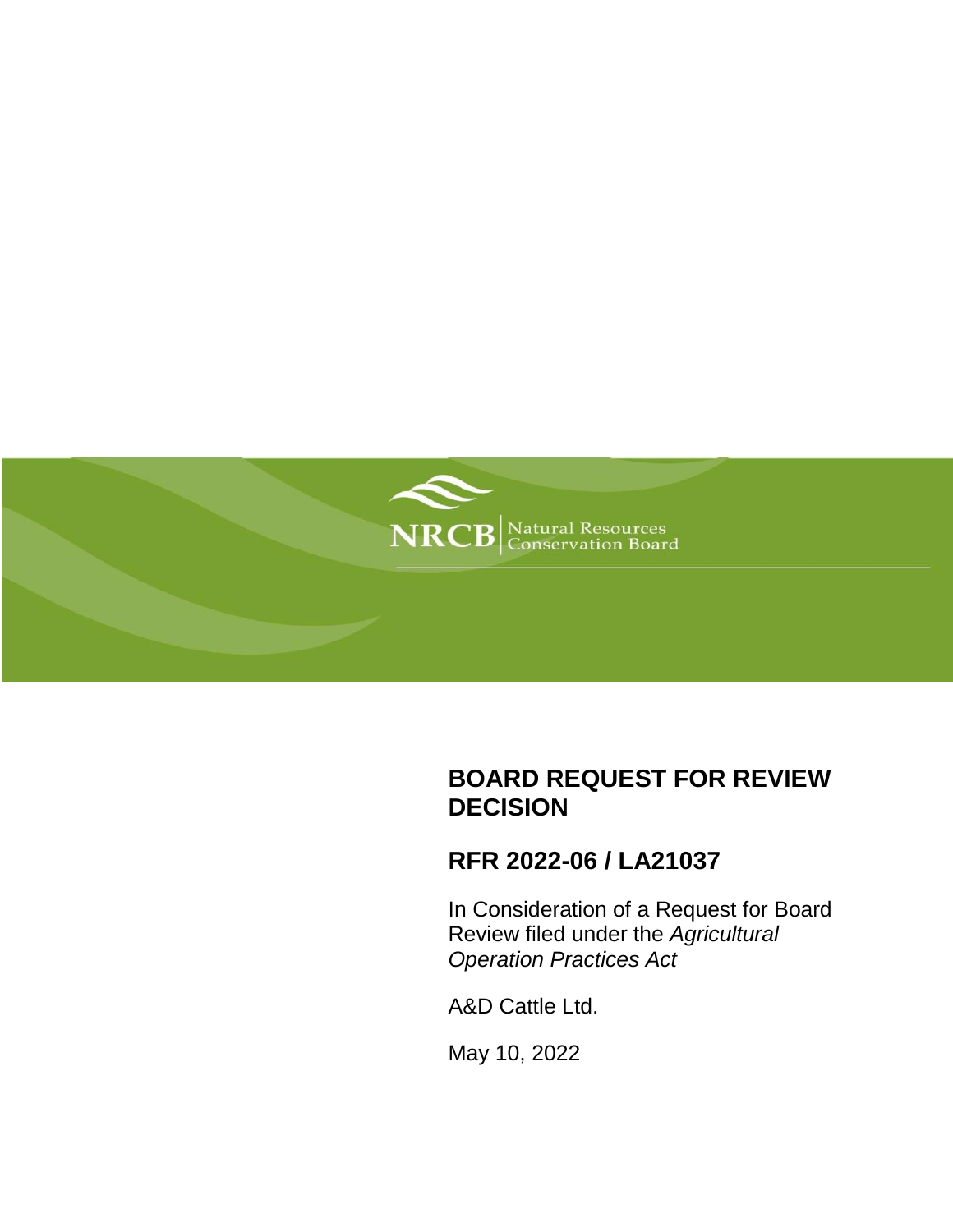**The Board issues this decision document under the authority of the** *Agricultural Operation Practices Act* **(AOPA), following its consideration of a request for Board review of Decision Summary LA21037.**

### **Background**

On April 1, 2022, a Natural Resources Conservation Board (NRCB) approval officer issued Decision Summary LA21037 (Decision) in relation to an application by A&D Cattle Ltd. (A&D Cattle) to construct a new 2,000 head beef finisher confined feeding operation (CFO), including 12 pens (each 40 m x 50 m), four pens (each 20 m x 30 m), and a catch basin (61 m x 38 m x 1.6 m). The proposed CFO would be located at NE 27-8-26 W4M in the Municipal District of Willow Creek (MD or Willow Creek). The approval officer denied the application, finding that the proposed CFO is not an appropriate use of land because it would be inconsistent with the land use provisions of the Intermunicipal Development Plan (IDP) between the MD of Willow Creek and the Town of Fort Macleod. The approval officer determination was made under Board direction from Decision 2022-02 / Double H Feeders Ltd. / LA21033. In that decision, the Board identified the need for approval officers to determine whether applications are consistent not only with applicable Municipal Development Plans (MDPs) but also with relevant IDPs since, under the *Municipal Government Act* (MGA*),* IDPs now prevail over MDPs.

Requests for Board review (RFR) were received from A&D Cattle, the MD of Willow Creek, and Dwain Lewis (a directly effected party). All three RFRs were received on April 25, 2022, meeting the April 26, 2022 filing deadline. On April 27, 2022, the NRCB sent a Notice of Filed Requests for Board Review and Rebuttal Opportunity to the directly affected parties, as established by the approval officer. Parties were also provided with a copy of the RFRs. Parties having an adverse interest to the matters raised in the RFRs were given the opportunity to submit a rebuttal. The Board forwarded the public material on this file to the Town of Fort Macleod on April 28, 2022.

Rebuttals were received within the filing deadline of May 3, 2022 from Wade and Kaitlyn Conner, and the Town of Fort Macleod. Portions of the public record maintained by the approval officer were provided on April 29, 2022.

Under the authority of section 18(1) of the *Natural Resources Conservation Board Act*, a division of the Board consisting of Peter Woloshyn (chair), Sandi Roberts, Walter Ceroici, and Earl Graham was established on April 28, 2022, to consider the RFR.

The Board considers that a party requesting a review has the onus of demonstrating that there are sufficient grounds to merit review of the approval officer's decision. Section 13(1) of the AOPA Administrative Procedures Regulation describes the information that must be included in each request for Board review.

## **Documents Considered**

The Board considered the following information:

- Decision Summary LA21037, dated April 1, 2022
- Technical Document LA21037, dated April 1, 2022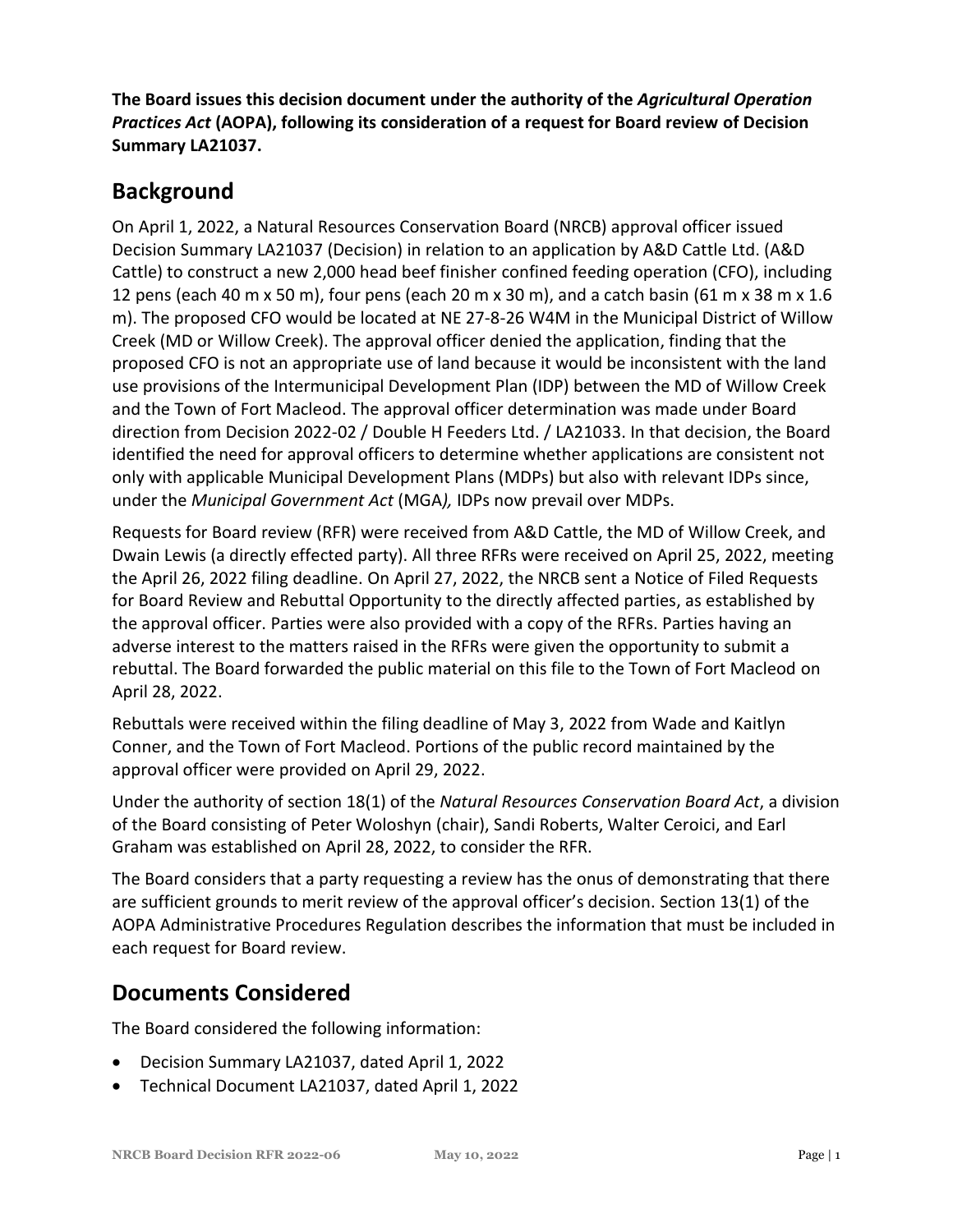- RFR#1 filed by the MD of Willow Creek, dated April 25, 2022
- RFR#2 filed by A&D Cattle Ltd., dated April 25, 2022
- RFR#3 filed by Dwain Lewis, dated April 25, 2022
- Portions of the public record maintained by the approval officer, dated April 29, 2022
- Rebuttal response filed by Wade and Kaitlyn Conner, dated May 2, 2022
- Rebuttal response filed by Town of Fort Macleod, dated May 3, 2022
- Intermunicipal Development Plan, Town of Fort Macleod and Municipal District of Willow Creek, Bylaw No. 1949 and Bylaw 1922, dated March 2022
- MD of Willow Creek Land Use Bylaw No. 1826, dated April 2019
- MD of Willow Creek Municipal Development Plan Bylaw No. 1841, dated August 2019

### **Board Jurisdiction**

The Board's authority for granting a review of an approval officer's decision is found in section 25(1) of AOPA, which states:

- 25(1) The Board must, within 10 working days of receiving an application under section 20(5), 22(4) or 23(3) and within 10 working days of the Board's determination under section 20(8) that a person or organization is a directly affected party,
	- (a) dismiss the application for review, if in the opinion of the Board, the issues raised in the application for review were adequately dealt with by the approval officer or the issues raised are of little merit, or
	- (b) schedule a review.

In addition, where an approval application is appealed through the Board "request for review" process and the Board finds that a review is warranted, the Board's consideration of MDPs is addressed in AOPA section 25(4)(g):

25(4) In conducting a review the Board

 $(g)$  must have regard to, but is not bound by, the municipal development plan,  $\dots$ 

Although this affords clear discretion to the Board with respect to its consideration of MDPs, the Board is conscious of its responsibility to weigh carefully the planning objectives of municipal planning documents in relation to an application to develop or expand a CFO.

### **Board Deliberations**

### **Preliminary Matters**

- 1. In its May 3, 2022 letter to the NRCB, the Town of Fort Macleod (Town) requested directly affected party status. Given that the Town is party to the IDP at issue in this review, the Board grants the Town directly affected party status.
- 2. Wade and Kaitlyn Conner submitted a rebuttal to the RFRs on May 2, 2022, meeting the filing deadline of May 3. The rebuttal did address issues raised in the RFR filings. However, the Conner's rebuttal went further into issues that are normally raised by RFRs submitted within ten days of the approval officer's decision release. Since the approval officer's decision was to deny the application, the Conners likely felt that there was no need for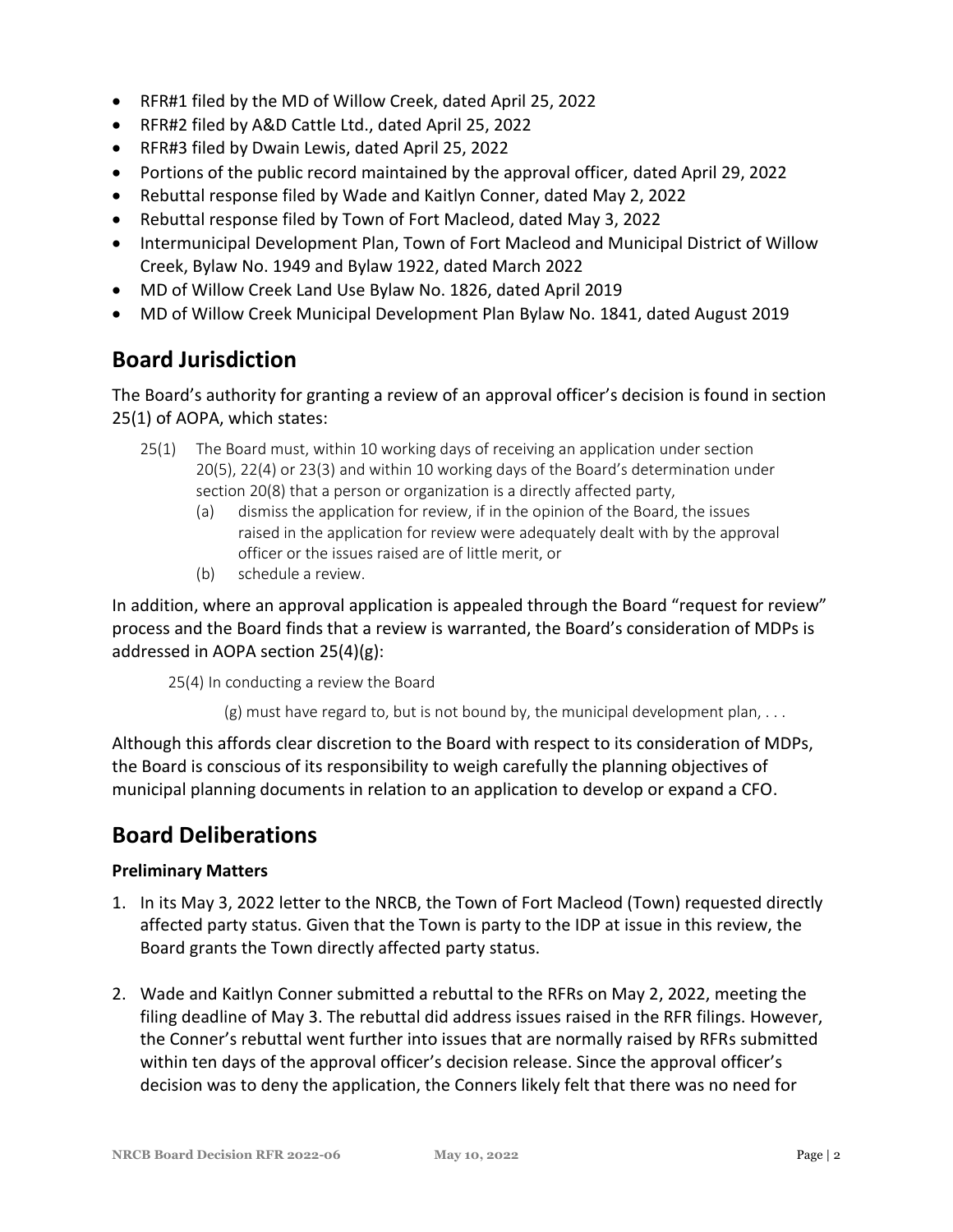them to file an RFR. The Board will comment on whether the approval officer adequately addressed issues raised in the Conner rebuttal in so far as the issues are consistent with those raised by the Conners in their statement of concern submitted to the approval officer during the application stage.

#### **Issues Raised in the RFRs and Rebuttals**

The Board reviewed the RFRs from A&D Cattle, the MD of Willow Creek, Mr. Lewis, and the rebuttals from the Conners and the Town. The Board has distilled the issues raised as follows:

- 1. Whether the approval officer should have assessed the application against the MDP as of December 3, 2021 (date of part 2 application submission) or the IDP as of April 1, 2022, the date the decision was released.
- 2. A&D Cattle asserted that the approval officer unnecessarily delayed making the decision on the application by holding off the initial notice during the month of December 2021, and waiting for Board Decision 2022-02 / Double H Feeders Ltd. to be released. A&D Cattle asserted that without these delays, the approval officer could have issued his decision prior to the IDP coming into force.
- *3.* A&D Cattle stated "It is understood that the Board can also approve the CFO application given that it is appropriate to do so." While unclear, the Board presumes this to be in reference to AOPA:

*s. 25(4) In conducting a review the Board, (g) must have regard to, but is not bound by, the municipal development plan, …*

Should the Board find that the March 9, 2022 IDP is the relevant municipal planning document, and that the application is inconsistent with the IDP, the Board presumes that A&D Cattle are requesting that the Board assess whether the application should be approved despite the inconsistency.

- 4. Mr. Lewis raises concerns in his RFR to the Board that are different from those in his statement of concern submitted to the approval officer as part of the application process. The Board has determined that the approval officer adequately considered issues raised in the statement of concern submission. The Board notes that several of Mr. Lewis' RFR issues were adequately considered by the approval officer as items normally reviewed by approval officers during their consideration of applications. However, some of the concerns noted by Mr. Lewis are relevant to land use planning considerations, and as such are matters that could be raised in submissions and at the hearing.
- 5. The Conners repeated a number of issues raised in their statement of concern during the application stage. The Board has assessed these and determined that the approval officer adequately dealt with all concerns, including the imposition of conditions in response to those concerns should the application be subsequently approved.
- 6. The Conners raised new concerns, namely that it is inappropriate for Willow Creek to request a review on a CFO denial. They asserted that Willow Creek indicated to them that the MD would be neutral and "have nothing to say".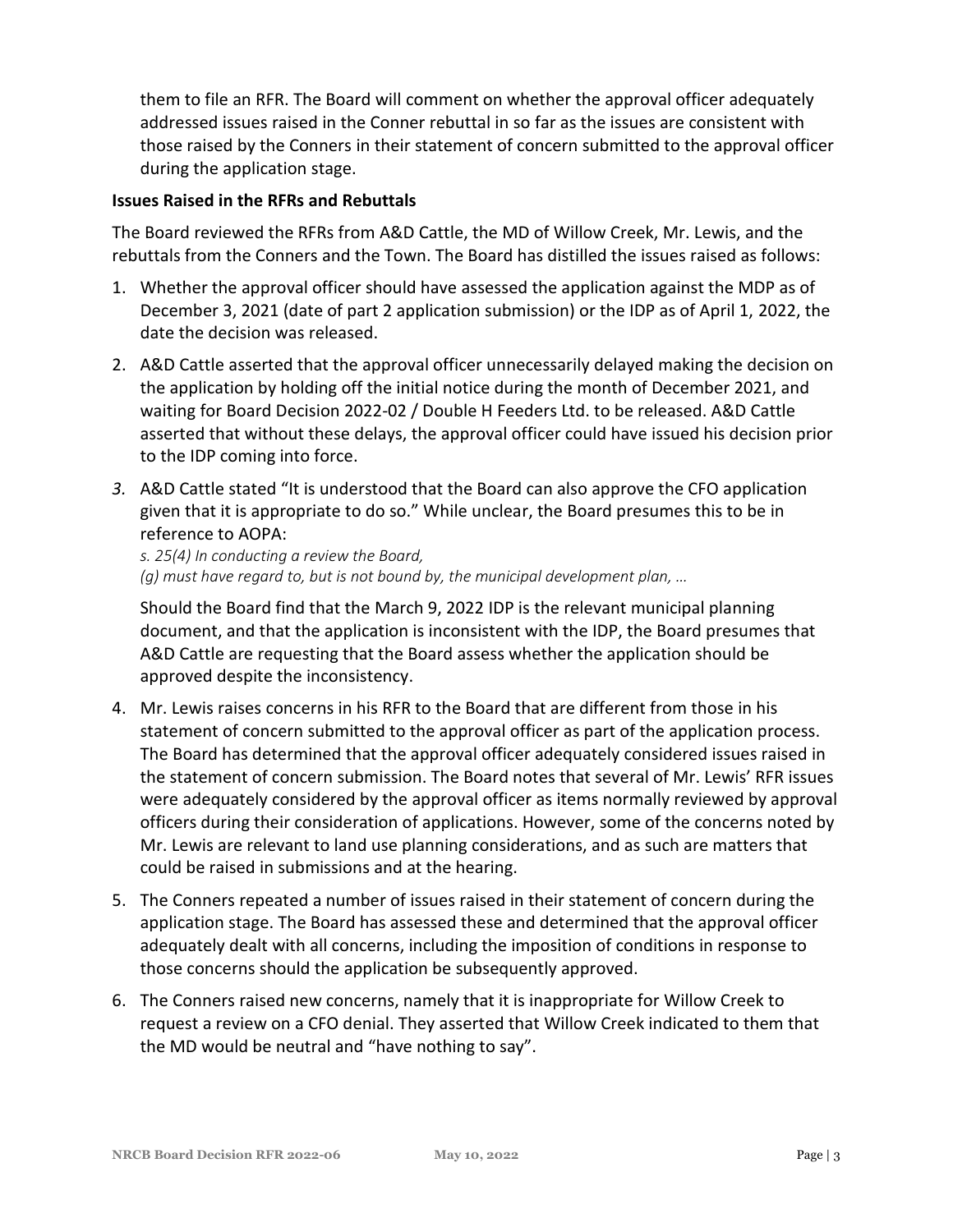Given the issues raised and the unanswered questions that remain, the Board finds that a review is warranted.

### **Scope of the Review**

- 1. The Board recognizes that NRCB Operations Approval Policy, updated May 8, 2018, directs approval officers to determine whether an application is consistent with the relevant MDP as of the decision date. The Board would benefit from Field Services' explanation of this policy and whether the policy contemplates delaying decisions based on an MDP/IDP pending approval and implementation.
- 2. Willow Creek asserted that City of Ottawa et al v. Boyd Builders Ltd. [1965] and Love v. *Flagstaff (County) Subdivisions and Development Appeal Board, 2022* are comparable cases to LA21037. The Board acknowledges similarities but identified that the City of Ottawa et.al. v. Boyd decision also had an underpinning related to bad faith decision making on the part of the City of Ottawa. Further discussion and evidence that the two cases submitted by Willow Creek are relevant to decision making under Alberta's legislative scheme (AOPA and the MGA) is warranted.
- 3. A&D Cattle asserted that the approval officer unnecessarily delayed his decision. Further, A&D Cattle submited that if the delay had been avoided the application would have been assessed against the MDP in force prior to March 9, 2022 and been approved.
	- a. Did the approval officer delay the decision?
	- b. What is the rationale for delaying permit notices for December 2021?
	- c. Did the approval officer delay his decision in waiting for the Board Decision 2022-02? If so, was it appropriate to do so?
- 4. The Conners questioned whether it was appropriate for Willow Creek to RFR a denial, especially in light of the newly implemented IDP that contains a CFO exclusion zone in which the proposed CFO development is located. The Board would benefit from a greater understanding of the rationale for Willow Creek's RFR.
- 5. Whether the Board should approve the operation despite its inconsistency with the IDP. The Board has established that the following considerations are reasonable in a determination of whether a permit application is approved notwithstanding an inconsistency with the MDP/IDP presented as a CFO exclusion zone:<sup>1</sup> Accordingly, the Board expects to hear argument from all parties related to:
	- the municipal authority's rationale for establishing the relevant provision(s) in the municipal development plan,
	- whether the relevant provision is reasonable and reflective of good planning,
	- whether there is a direct link between the planning objectives and the establishment of the CFO exclusion zone, and
	- whether the municipal development plan is in conflict with the AOPA objective of establishing common rules for the siting of CFOs across the province.

 $\overline{a}$ <sup>1</sup> 2011-04 Zealand Farms Ltd., 2016-01 Peters, 2017-08 Friesen & Warkentin